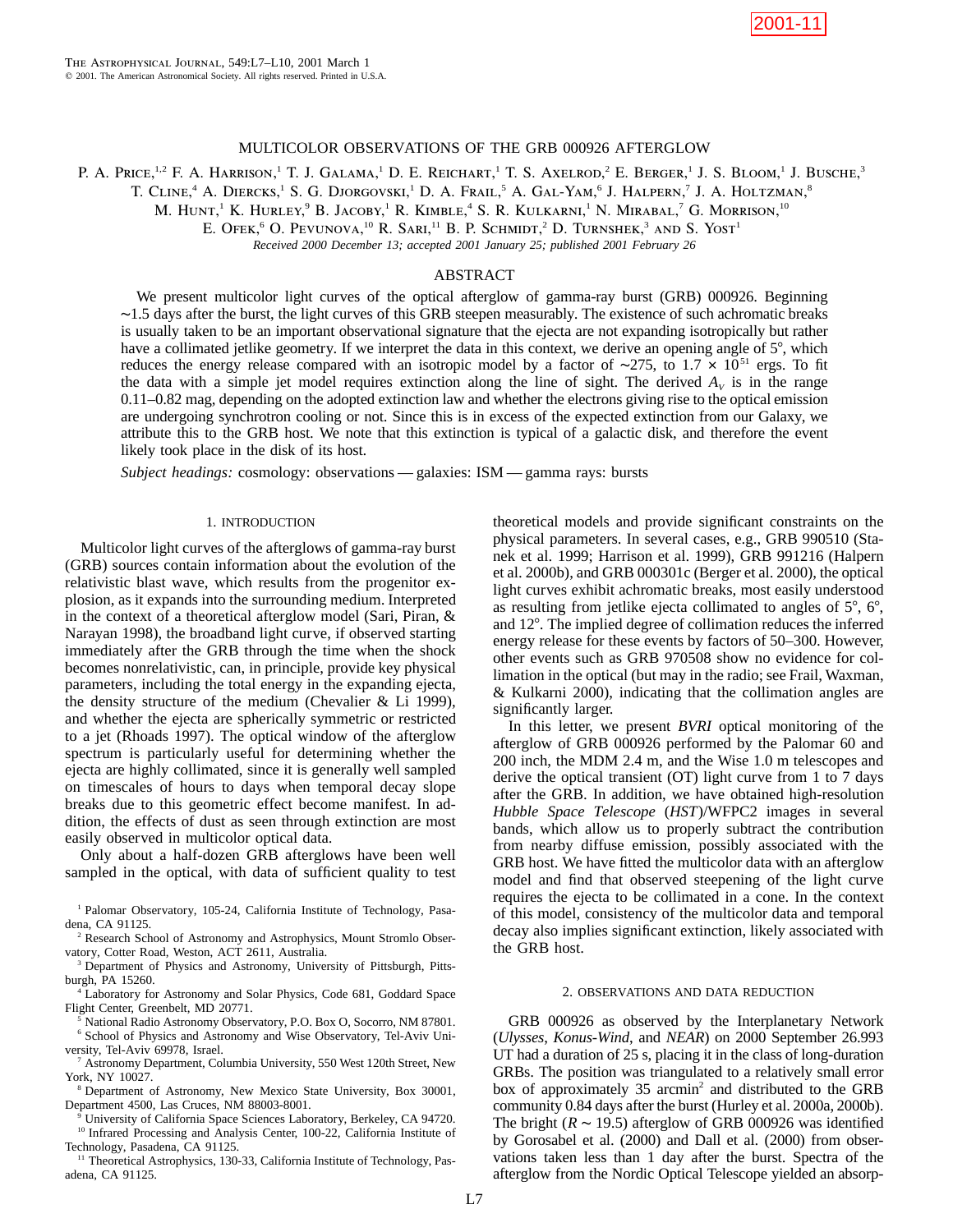TABLE 1 Ground-based Measurements of the GRB 000926 Optical Afterglow Made as a Part of This Work

| MDM 2.4 m<br>$\boldsymbol{B}$<br>$20.890 \pm 0.038$<br>Sep 28.183<br>B<br>MDM 2.4 m<br>Sep 28.188<br>$20.967 \pm 0.039$<br>B<br>Sep 28.192<br>$20.934 \pm 0.043$<br>Palomar 60 inch<br>B<br>Palomar 60 inch<br>Sep 28.202<br>$20.874 \pm 0.044$<br>B<br>Palomar 60 inch<br>Sep 29.165<br>$22.039 \pm 0.071$<br>R<br>$21.979 \pm 0.057$<br>$MDM$ 2.4 m<br>Sep 29.178<br>B<br>$MDM$ 2.4 m<br>Sep 29.188<br>$22.208 \pm 0.074$<br>$\overline{B}$<br>22.22<br>Sep 29.214<br>± 0.11<br>Palomar 60 inch<br>$\boldsymbol{B}$<br>Palomar 60 inch<br>Sep 30.155<br>23.10<br>± 0.12<br>$MDM$ 2.4 m<br>Sep $30.183$<br>B<br>$23.126 \pm 0.067$<br>B<br>Oct 1.166<br>$23.373 \pm 0.091$<br>Palomar 60 inch<br>V<br>21.25<br>Sep 28.737<br>$\pm$ 0.12<br>Wise 1.0 m<br>V<br>$21.416 \pm 0.063$<br>Sep 29.194<br>Palomar 60 inch<br>Sep 29.234<br>V<br>$21.573 \pm 0.087$<br>Palomar 60 inch<br>V<br>Sep $30.255$<br>22.45<br>$+0.33$<br>Palomar 60 inch<br>$V^{\rm a}$<br>Palomar 200 inch<br>Oct 3.138<br>$23.726 \pm 0.077$<br>MDM 2.4 m<br>Sep 28.173<br>R<br>$19.918 \pm 0.020$<br>MDM 2.4 m<br>Sep $28.178$<br>R<br>$19.890 \pm 0.019$<br>R<br>Palomar 60 inch<br>Sep 28.212<br>$19.917 \pm 0.033$<br>R<br>Palomar 60 inch<br>Sep 28.221<br>$19.902 \pm 0.062$<br>$\overline{R}$<br>$20.461 \pm 0.093$<br>Wise $1.0 \text{ m}$<br>Sep 28.695<br>$\overline{R}$<br>Sep 29.155<br>$20.985 \pm 0.054$<br>Palomar 60 inch<br>$\overline{R}$<br>$MDM$ 2.4 m<br>Sep 29.198<br>$21.139 \pm 0.043$<br>Sep 29.204<br>R<br>$21.028 \pm 0.064$<br>Palomar 60 inch<br>MDM 2.4 m<br>Sep 29.207<br>R<br>$21.094 \pm 0.041$<br>R<br>Sep 29.243<br>$21.118 \pm 0.083$<br>Palomar 60 inch<br>R<br>21.55<br>Wise $1.0 \text{ m}$<br>Sep 29.752<br>$\pm$ 0.15<br>$\overline{R}$<br>$21.906 \pm 0.065$<br>Sep $30.189$<br>Palomar 60 inch<br>$\overline{R}$<br>MDM 2.4 m<br>Sep $30.216$<br>$22.103 \pm 0.057$ |  |
|------------------------------------------------------------------------------------------------------------------------------------------------------------------------------------------------------------------------------------------------------------------------------------------------------------------------------------------------------------------------------------------------------------------------------------------------------------------------------------------------------------------------------------------------------------------------------------------------------------------------------------------------------------------------------------------------------------------------------------------------------------------------------------------------------------------------------------------------------------------------------------------------------------------------------------------------------------------------------------------------------------------------------------------------------------------------------------------------------------------------------------------------------------------------------------------------------------------------------------------------------------------------------------------------------------------------------------------------------------------------------------------------------------------------------------------------------------------------------------------------------------------------------------------------------------------------------------------------------------------------------------------------------------------------------------------------------------------------------------------------------------------------------------------------------------------------------------------------------------------------------------|--|
|                                                                                                                                                                                                                                                                                                                                                                                                                                                                                                                                                                                                                                                                                                                                                                                                                                                                                                                                                                                                                                                                                                                                                                                                                                                                                                                                                                                                                                                                                                                                                                                                                                                                                                                                                                                                                                                                                    |  |
|                                                                                                                                                                                                                                                                                                                                                                                                                                                                                                                                                                                                                                                                                                                                                                                                                                                                                                                                                                                                                                                                                                                                                                                                                                                                                                                                                                                                                                                                                                                                                                                                                                                                                                                                                                                                                                                                                    |  |
|                                                                                                                                                                                                                                                                                                                                                                                                                                                                                                                                                                                                                                                                                                                                                                                                                                                                                                                                                                                                                                                                                                                                                                                                                                                                                                                                                                                                                                                                                                                                                                                                                                                                                                                                                                                                                                                                                    |  |
|                                                                                                                                                                                                                                                                                                                                                                                                                                                                                                                                                                                                                                                                                                                                                                                                                                                                                                                                                                                                                                                                                                                                                                                                                                                                                                                                                                                                                                                                                                                                                                                                                                                                                                                                                                                                                                                                                    |  |
|                                                                                                                                                                                                                                                                                                                                                                                                                                                                                                                                                                                                                                                                                                                                                                                                                                                                                                                                                                                                                                                                                                                                                                                                                                                                                                                                                                                                                                                                                                                                                                                                                                                                                                                                                                                                                                                                                    |  |
|                                                                                                                                                                                                                                                                                                                                                                                                                                                                                                                                                                                                                                                                                                                                                                                                                                                                                                                                                                                                                                                                                                                                                                                                                                                                                                                                                                                                                                                                                                                                                                                                                                                                                                                                                                                                                                                                                    |  |
|                                                                                                                                                                                                                                                                                                                                                                                                                                                                                                                                                                                                                                                                                                                                                                                                                                                                                                                                                                                                                                                                                                                                                                                                                                                                                                                                                                                                                                                                                                                                                                                                                                                                                                                                                                                                                                                                                    |  |
|                                                                                                                                                                                                                                                                                                                                                                                                                                                                                                                                                                                                                                                                                                                                                                                                                                                                                                                                                                                                                                                                                                                                                                                                                                                                                                                                                                                                                                                                                                                                                                                                                                                                                                                                                                                                                                                                                    |  |
|                                                                                                                                                                                                                                                                                                                                                                                                                                                                                                                                                                                                                                                                                                                                                                                                                                                                                                                                                                                                                                                                                                                                                                                                                                                                                                                                                                                                                                                                                                                                                                                                                                                                                                                                                                                                                                                                                    |  |
|                                                                                                                                                                                                                                                                                                                                                                                                                                                                                                                                                                                                                                                                                                                                                                                                                                                                                                                                                                                                                                                                                                                                                                                                                                                                                                                                                                                                                                                                                                                                                                                                                                                                                                                                                                                                                                                                                    |  |
|                                                                                                                                                                                                                                                                                                                                                                                                                                                                                                                                                                                                                                                                                                                                                                                                                                                                                                                                                                                                                                                                                                                                                                                                                                                                                                                                                                                                                                                                                                                                                                                                                                                                                                                                                                                                                                                                                    |  |
|                                                                                                                                                                                                                                                                                                                                                                                                                                                                                                                                                                                                                                                                                                                                                                                                                                                                                                                                                                                                                                                                                                                                                                                                                                                                                                                                                                                                                                                                                                                                                                                                                                                                                                                                                                                                                                                                                    |  |
|                                                                                                                                                                                                                                                                                                                                                                                                                                                                                                                                                                                                                                                                                                                                                                                                                                                                                                                                                                                                                                                                                                                                                                                                                                                                                                                                                                                                                                                                                                                                                                                                                                                                                                                                                                                                                                                                                    |  |
|                                                                                                                                                                                                                                                                                                                                                                                                                                                                                                                                                                                                                                                                                                                                                                                                                                                                                                                                                                                                                                                                                                                                                                                                                                                                                                                                                                                                                                                                                                                                                                                                                                                                                                                                                                                                                                                                                    |  |
|                                                                                                                                                                                                                                                                                                                                                                                                                                                                                                                                                                                                                                                                                                                                                                                                                                                                                                                                                                                                                                                                                                                                                                                                                                                                                                                                                                                                                                                                                                                                                                                                                                                                                                                                                                                                                                                                                    |  |
|                                                                                                                                                                                                                                                                                                                                                                                                                                                                                                                                                                                                                                                                                                                                                                                                                                                                                                                                                                                                                                                                                                                                                                                                                                                                                                                                                                                                                                                                                                                                                                                                                                                                                                                                                                                                                                                                                    |  |
|                                                                                                                                                                                                                                                                                                                                                                                                                                                                                                                                                                                                                                                                                                                                                                                                                                                                                                                                                                                                                                                                                                                                                                                                                                                                                                                                                                                                                                                                                                                                                                                                                                                                                                                                                                                                                                                                                    |  |
|                                                                                                                                                                                                                                                                                                                                                                                                                                                                                                                                                                                                                                                                                                                                                                                                                                                                                                                                                                                                                                                                                                                                                                                                                                                                                                                                                                                                                                                                                                                                                                                                                                                                                                                                                                                                                                                                                    |  |
|                                                                                                                                                                                                                                                                                                                                                                                                                                                                                                                                                                                                                                                                                                                                                                                                                                                                                                                                                                                                                                                                                                                                                                                                                                                                                                                                                                                                                                                                                                                                                                                                                                                                                                                                                                                                                                                                                    |  |
|                                                                                                                                                                                                                                                                                                                                                                                                                                                                                                                                                                                                                                                                                                                                                                                                                                                                                                                                                                                                                                                                                                                                                                                                                                                                                                                                                                                                                                                                                                                                                                                                                                                                                                                                                                                                                                                                                    |  |
|                                                                                                                                                                                                                                                                                                                                                                                                                                                                                                                                                                                                                                                                                                                                                                                                                                                                                                                                                                                                                                                                                                                                                                                                                                                                                                                                                                                                                                                                                                                                                                                                                                                                                                                                                                                                                                                                                    |  |
|                                                                                                                                                                                                                                                                                                                                                                                                                                                                                                                                                                                                                                                                                                                                                                                                                                                                                                                                                                                                                                                                                                                                                                                                                                                                                                                                                                                                                                                                                                                                                                                                                                                                                                                                                                                                                                                                                    |  |
|                                                                                                                                                                                                                                                                                                                                                                                                                                                                                                                                                                                                                                                                                                                                                                                                                                                                                                                                                                                                                                                                                                                                                                                                                                                                                                                                                                                                                                                                                                                                                                                                                                                                                                                                                                                                                                                                                    |  |
|                                                                                                                                                                                                                                                                                                                                                                                                                                                                                                                                                                                                                                                                                                                                                                                                                                                                                                                                                                                                                                                                                                                                                                                                                                                                                                                                                                                                                                                                                                                                                                                                                                                                                                                                                                                                                                                                                    |  |
|                                                                                                                                                                                                                                                                                                                                                                                                                                                                                                                                                                                                                                                                                                                                                                                                                                                                                                                                                                                                                                                                                                                                                                                                                                                                                                                                                                                                                                                                                                                                                                                                                                                                                                                                                                                                                                                                                    |  |
|                                                                                                                                                                                                                                                                                                                                                                                                                                                                                                                                                                                                                                                                                                                                                                                                                                                                                                                                                                                                                                                                                                                                                                                                                                                                                                                                                                                                                                                                                                                                                                                                                                                                                                                                                                                                                                                                                    |  |
|                                                                                                                                                                                                                                                                                                                                                                                                                                                                                                                                                                                                                                                                                                                                                                                                                                                                                                                                                                                                                                                                                                                                                                                                                                                                                                                                                                                                                                                                                                                                                                                                                                                                                                                                                                                                                                                                                    |  |
|                                                                                                                                                                                                                                                                                                                                                                                                                                                                                                                                                                                                                                                                                                                                                                                                                                                                                                                                                                                                                                                                                                                                                                                                                                                                                                                                                                                                                                                                                                                                                                                                                                                                                                                                                                                                                                                                                    |  |
|                                                                                                                                                                                                                                                                                                                                                                                                                                                                                                                                                                                                                                                                                                                                                                                                                                                                                                                                                                                                                                                                                                                                                                                                                                                                                                                                                                                                                                                                                                                                                                                                                                                                                                                                                                                                                                                                                    |  |
| $\overline{R}$<br>Oct 1.195<br>22.56<br>± 0.11<br>Palomar 60 inch                                                                                                                                                                                                                                                                                                                                                                                                                                                                                                                                                                                                                                                                                                                                                                                                                                                                                                                                                                                                                                                                                                                                                                                                                                                                                                                                                                                                                                                                                                                                                                                                                                                                                                                                                                                                                  |  |
| Oct $2.164$<br>R<br>23.26<br>Palomar 60 inch<br>± 0.19                                                                                                                                                                                                                                                                                                                                                                                                                                                                                                                                                                                                                                                                                                                                                                                                                                                                                                                                                                                                                                                                                                                                                                                                                                                                                                                                                                                                                                                                                                                                                                                                                                                                                                                                                                                                                             |  |
| Oct 2.172<br>$MDM$ 2.4 m<br>R<br>$23.235 \pm 0.095$                                                                                                                                                                                                                                                                                                                                                                                                                                                                                                                                                                                                                                                                                                                                                                                                                                                                                                                                                                                                                                                                                                                                                                                                                                                                                                                                                                                                                                                                                                                                                                                                                                                                                                                                                                                                                                |  |
| $R^{\rm b}$<br>Oct 3.113<br>Palomar 200 inch<br>$23.402 \pm 0.063$                                                                                                                                                                                                                                                                                                                                                                                                                                                                                                                                                                                                                                                                                                                                                                                                                                                                                                                                                                                                                                                                                                                                                                                                                                                                                                                                                                                                                                                                                                                                                                                                                                                                                                                                                                                                                 |  |
| Sep 28.172<br>Ι<br>$19.359 \pm 0.036$<br>Palomar 60 inch                                                                                                                                                                                                                                                                                                                                                                                                                                                                                                                                                                                                                                                                                                                                                                                                                                                                                                                                                                                                                                                                                                                                                                                                                                                                                                                                                                                                                                                                                                                                                                                                                                                                                                                                                                                                                           |  |
| I<br>$19.435 \pm 0.096$<br>Sep 28.182<br>Palomar 60 inch                                                                                                                                                                                                                                                                                                                                                                                                                                                                                                                                                                                                                                                                                                                                                                                                                                                                                                                                                                                                                                                                                                                                                                                                                                                                                                                                                                                                                                                                                                                                                                                                                                                                                                                                                                                                                           |  |
| I<br>Sep 29.199<br>Palomar 60 inch<br>$20.230 \pm 0.057$                                                                                                                                                                                                                                                                                                                                                                                                                                                                                                                                                                                                                                                                                                                                                                                                                                                                                                                                                                                                                                                                                                                                                                                                                                                                                                                                                                                                                                                                                                                                                                                                                                                                                                                                                                                                                           |  |
| Sep $30.228$<br>I<br>Palomar 60 inch<br>$21.079 \pm 0.083$                                                                                                                                                                                                                                                                                                                                                                                                                                                                                                                                                                                                                                                                                                                                                                                                                                                                                                                                                                                                                                                                                                                                                                                                                                                                                                                                                                                                                                                                                                                                                                                                                                                                                                                                                                                                                         |  |
| Oct $1.247$<br>I<br>22.51<br>± 0.33<br>Palomar 60 inch                                                                                                                                                                                                                                                                                                                                                                                                                                                                                                                                                                                                                                                                                                                                                                                                                                                                                                                                                                                                                                                                                                                                                                                                                                                                                                                                                                                                                                                                                                                                                                                                                                                                                                                                                                                                                             |  |

<sup>a</sup> This observation was made using a Sloan  $g'$  filter; Fukugita et al. 1996.

<sup>b</sup> This observation was made using an *R* filter; Steidel & Hamilton 1993.

tion redshift of 2.066 (Fynbo et al. 2000a), later refined to  $2.0369 \pm 0.0007$  from Keck spectroscopy (Castro et al. 2000).

Our observations commenced with data taken by the MDM 2.4 m on September 28.177, 1.18 days after the burst. A complete log of our observations and resulting photometry can be found in Table 1. We used the *BVRI* filter system for all observations save those with the Palomar 200 inch, for which observations were obtained in the *R* (Steidel & Hamilton 1993) and Sloan  $g'$  (Fukugita et al. 1996) filters.

We calibrated 12 secondary standards in the field from observations of Landolt (1992) standard star fields (Landolt fields 96, 112, 113, and 114). These fields were observed with the Palomar 60 inch telescope on two photometric nights. These observations are sufficient to fit extinction terms but not to extract a color term, which we took to be zero. From these standards and combined images of the field we also calibrated two fainter tertiary standards for use with larger telescopes. For the reference star of Halpern (2000a), we find  $B = 18.468$ ,  $V = 17.595$ ,  $R = 17.048$ , and  $I = 16.512$ . We estimate that these calibrations are accurate to approximately 3%.

The Palomar 200 inch telescope photometry was transformed to the *BVRI* system using the published transformations (Steidel & Hamilton 1993; Fukugita et al. 1996) and OT colors of



Fig. 1.—Combined *HST*/WFPC2 F606W image of the GRB 000926 optical afterglow. The extended emission approximately 1".5 from the OT is the galaxy contaminating the ground-based measurements. The circle shows the aperture  $(1\text{\textdegree}5)$  used for all our photometry.

 $(B-V) = 0.61 \pm 0.10$  and  $(R-I) = 0.75 \pm 0.10$ . A 3% systematic error in the transformation was added in quadrature to the statistical error in these measurements. We compared magnitudes of field stars measured with the Palomar 60 inch telescope with transformed magnitudes from the 200 inch telescope photometry. This comparison suggests that our derived *V* and *R* magnitudes for the OT are accurate.

The *I*-band images display significant fringing, so the quoted formal errors do not represent the true measurement error. We estimated a systematic *I*-band error of 0.09 mag by fitting a straight line through the first four *I*-band measurements and adjusting the systematic error until  $\chi^2$ /degrees of freedom  $(dof) = 1.$ 

In addition to the ground-based photometric observations, we obtained high-resolution *HST*/WFPC2 images in F450W, F606W, and F814W at three epochs as part of a long-term monitoring program with *HST*. The 6600 s (three orbits) F450W images were combined using the STSDAS task "crrej," while the 13,200 s (six orbits) F606W and F814W images were combined and cosmic-ray rejected using the "drizzle" technique (Fruchter & Hook 1997). Figure 1 displays the resultant F606W image.

#### 3. THE LIGHT CURVE

Both ground-based (Fynbo et al. 2000c) and *HST* (Fig. 1) imaging have revealed the presence of a galaxy near the OT, which contaminates photometry of the OT by ground-based telescopes. Proper treatment of this contamination is essential, since it can greatly influence the derived late-time slope and consequently the important physical parameters. For example, Rol, Vreeswijk, & Tanvir (2000) have fitted a late-time temporal slope of  $\alpha_2 = 3.2 \pm 0.4$  for this afterglow, which is considerably steeper than that of other afterglows observed to date. We there-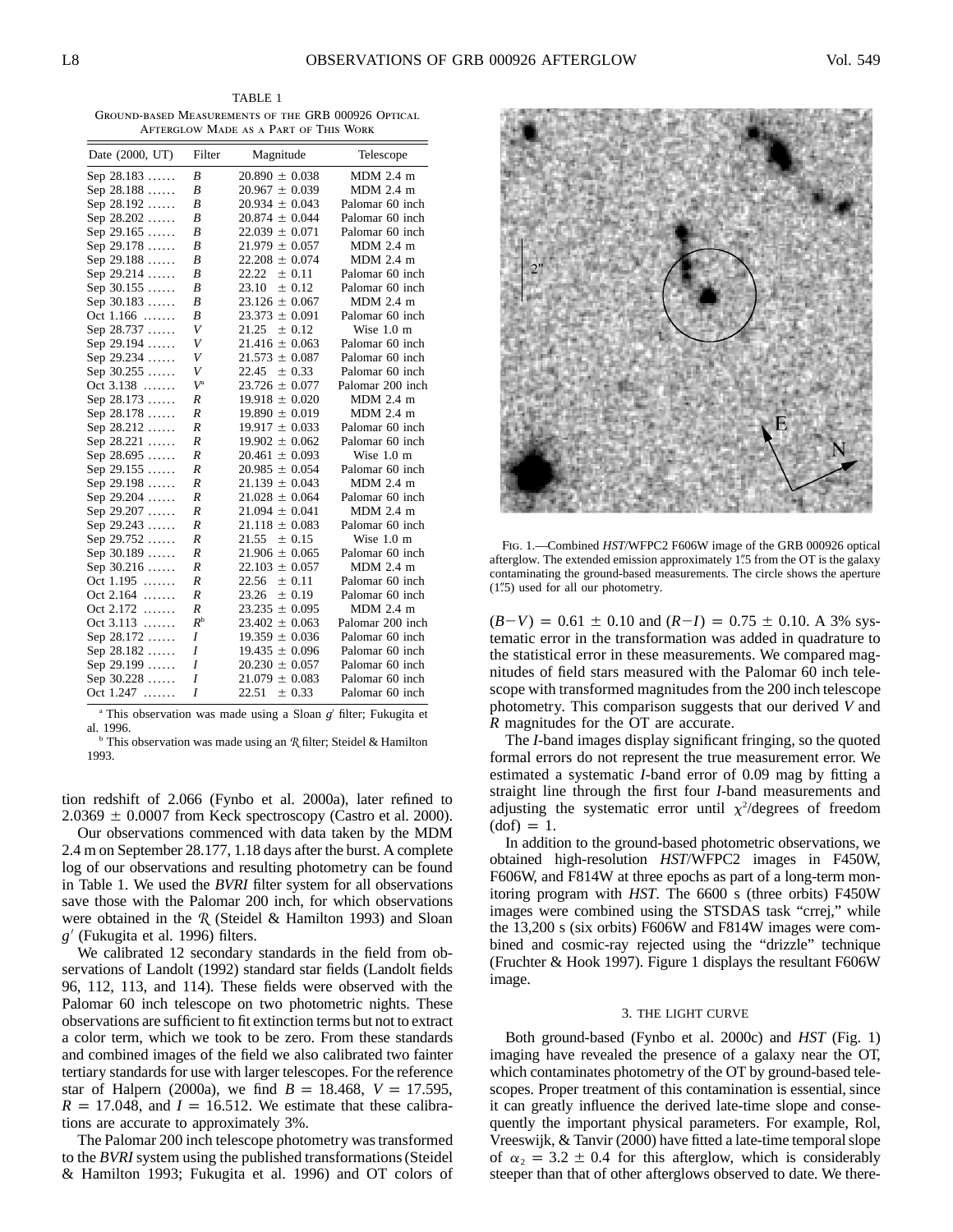18

20

TABLE 2 HST/WFPC2 Measurements of Contaminating Galaxy Flux WITHIN A 1"5 APERTURE Centered on the OT

| Band                                     | Magnitude                                                            |
|------------------------------------------|----------------------------------------------------------------------|
| $B$<br>$V$ . The set of $V$<br>$R$<br>7. | $26.23 + 0.50$<br>$26.09 + 0.16$<br>$25.19 + 0.17$<br>$24.50 + 0.11$ |

fore use our *HST* images to measure the contaminating galaxy flux in a 1<sup>"''</sup>.5 aperture from the OT and convert these to *BVRI* using Holtzman et al. (1995). The results are shown in Table 2. Our *R*-band measurement of the galaxy contribution is fainter than the fit value of Rol et al. (2000) of  $24.2 \pm 0.3$ , which may explain their steeper late-time slope.

In deriving flux values for all our ground-based data, we use a 1".5 aperture. This allows us to accurately subtract the galaxy flux in a straightforward way, using the values tabulated above. We note that there may be an additional compact component of the host emission not resolved by *HST* (which may be observed in subsequent, scheduled observations). However, since the light curve shows no significant flattening, this is not likely to be an important contribution over the interval of our observations.

Since the aperture size used in measurements reported through the GRB Coordinate Network (GCN) circulars<sup>12</sup> is generally unspecified and variable, the amount of contamination by the galaxy in each measurement cannot be determined. Consequently, we include only measurements taken within 1 day of the GRB (Hjorth et al. 2000; Fynbo et al. 2000b), in addition to the measurements presented in this paper in constructing the light curve. These data are important for constraining the early-time temporal slope, and, at these times, the OT is bright and the contamination by the galaxy is negligible. The measurements from the GCN were recalibrated using our secondary standards. We correct all measurements for foreground Galactic extinction using  $E_{B-V} = 0.023$  mag from Schlegel, Finkbeiner, & Davis (1998). In Figure 2 we display the OT light curve in which the contribution from the host galaxy has been subtracted and the Galactic reddening has been accounted for. A single power-law temporal decay is clearly excluded, with a probability that it fits the data of  $3 \times 10^{-6}$ .

In order to characterize the light curve, we have fitted it to the functional form (Beuermann et al. 1999)

$$
F(t, \nu) = F_0 \nu^{\beta} [(t/t_*)^{-\alpha_1 s} + (t/t_*)^{-\alpha_2 s}]^{-1/s}.
$$
 (1)

This function has no physical significance but provides a simple and general parametric description of the data, allowing for a gradual break in the afterglow decay. In this function,  $\alpha_1$  and  $\alpha_2$  are the early- and late-time asymptotic temporal slopes, respectively,  $t_*$  is the time of the temporal slope break,  $\beta$  is the spectral slope, and *s* is a parameter that determines the sharpness of the transition. We leave the break sharpness as a free parameter, since there is disagreement over its theoretical value (e.g., Kumar & Panaitescu 2000).

We first fitted equation (1) without any constraints, applying 5% systematic error (in addition to the errors given in Table 1 above) to all measurements to reflect uncertainties in zero-point



Fig. 2.—*BVRI* light curve of GRB 000926. Filled symbols are data presented in this work; open symbols  $(t < 1$  day) are from Hjorth et al. (2000) and Fynbo et al. (2000b). The measurements have had the contaminating galaxy flux subtracted. The solid line shows the best fit to eq. (1).

calibrations for the different telescopes and in the conversion of WFPC2 magnitudes to *BVRI*. This form fits well, with  $\chi^2$ /dof = 48.5/45 and the fit parameters  $t_* = 1.79 \pm 1.79$ 0.15 days,  $\alpha_1 = -1.48 \pm 0.10$ ,  $\alpha_2 = -2.302 \pm 0.082$ , and  $\beta = -1.522 \pm 0.066$ , where the errors do not reflect covariance between the parameters. The best-fit value for the break sharpness value is  $s = 15$  but is not well constrained, because of the lack of early-time data. Figure 2 shows this fit overplotted on the data points.

#### 4. INTERPRETATION

We have demonstrated that the observed break in the light curve is consistent with being achromatic, since the parameter *t*<sub>∗</sub> is independent of frequency. This frequency-independent steepening of the optical light curve is most easily interpreted as due to collimated, or jetlike, ejecta. Once the Lorentz factor of the ejecta falls below the inverse of the opening angle of the jet, the light curve steepens because of geometric effects, as well as because of the sideways expansion of the ejecta (Rhoads 1997, 1999). Interpreted in this context, the early- and late-time light-curve slopes, the optical spectral index, and the time of the transition constrain the index of the electron spectral energy distribution, *p*, the jet opening angle, and the total energy of the afterglow.

We now adopt the simple model developed by Sari et al. (1999). This model predicts the temporal and spectral evolution of synchrotron radiation from a jet expanding relativistically in a constant-density medium. The early- and late-time temporal slopes and the optical spectral slope are determined by the electron spectral index, *p*, and the break time is determined by the jet opening angle. Optical data alone do not have sufficient frequency coverage to locate all of the afterglow spectral breaks. Specifically, with the optical light curve we cannot constrain the position of the cooling break,  $\nu_c$ , and we must consider two cases: (1)  $\nu$  is blueward of the optical (hereafter referred to as "case B"); and (2)  $\nu$  is redward of the optical (hereafter "case R").

We find that, when we fit light curves from all optical bands

-8

<sup>&</sup>lt;sup>12</sup> GCN circulars can be accessed from http://gcn.gsfc.nasa.gov/gcn/ gcn3\_archive.html.